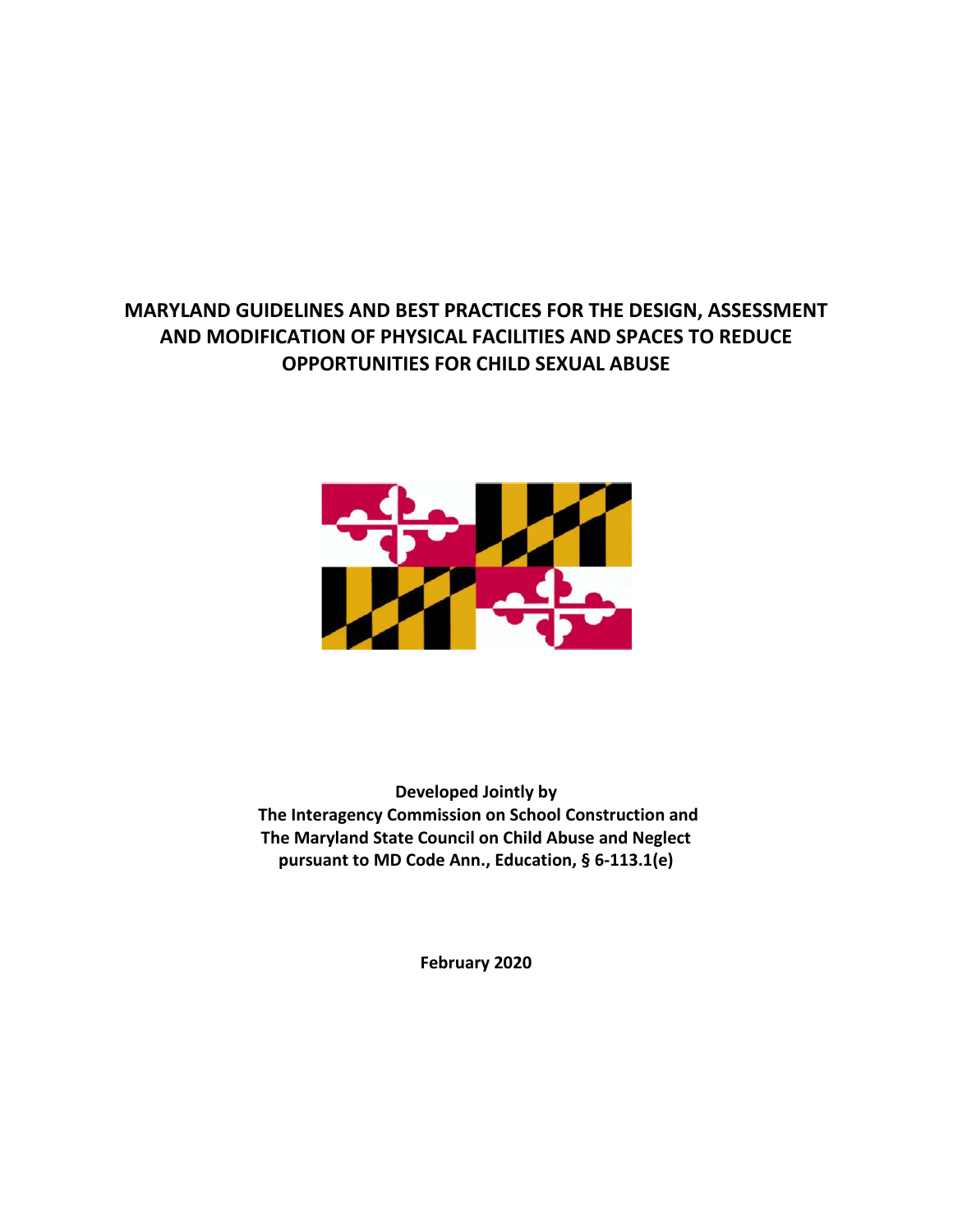GUIDELINES AND BEST PRACTICES FOR THE DESIGN, ASSESSMENT AND MODIFICATION OF PHYSICAL FACILITIES AND SPACES TO REDUCE OPPORTUNITIES FOR CHILD SEXUAL ABUSE Page 2 of 19

### **Interagency Commission on School Construction (IAC)**

Karen Salmon, Chair, State Superintendent of Schools Denise Avara, Appointee of the Governor, Member of the Public Ellington Churchill, Secretary, Maryland Department of General Services Brian Gibbons, Appointee of the Speaker of the House, Member of the Public Edward Kasemeyer, Appointee of the President of the Senate; Member of the Public Gloria Lawlah, Appointee of the President of the Senate, Member of the Public Dick Lombardo, Appointee of the Governor, Member of the Public Robert S. McCord, Secretary, Maryland Department of Planning Todd Schuler, Appointee of the Speaker of the House, Member of the Public

## **Maryland State Council on Child Abuse & Neglect (SCCAN)**

Wendy Lane, MD, MPH, SCCAN Chair, Maryland Chapter of the American Academy of Pediatrics, Child Maltreatment Specialist

Stephanie Cooke, LCSW-C, Supervisor, Child Protective Services and Family Preservation, Social Services Administration, Maryland Department of Human Services

Janice Goldwater, LCSW-C, Executive Director, Adoptions Together

Ed Kilcullen, Executive Director, Maryland Court Appointed Special Advocates, Children's Justice Act Committee

Elizabeth Letourneau, PhD, Director, The Moore Center for the Prevention of Child Sexual Abuse, Johns Hopkins University, Bloomberg School of Public Health

Courtney Lewis, MPH, Deputy Director, Prevention and Health Promotion Administration,

Maryland Department of Health

Delegate Susan K.C. McComas, Maryland House of Delegates

John McGinnis, Pupil Personnel Specialist, Maryland Department of Education

Veto Anthony Mentzell, Jr., Lieutenant, Harford County Sheriff's Department Program Director, Harford County Child Advocacy Center

Catherine Meyers, LPC, Director, Center for Children, Inc.

Linda Ramsey, Deputy Director, Family Support, Maryland Family Network

Linda Robeson, Sr. Vice President, BB&T

Melissa Rock, Esq, Director, Birth to Three Strategic Initiative, Advocates for Children & Youth (ACY)

Hillary Hollander, SW, Life Renewal Services

Danitza Simpson, Director, Adelphi/Langley Family Support Center

Joan Stine, Public Health Expert, retired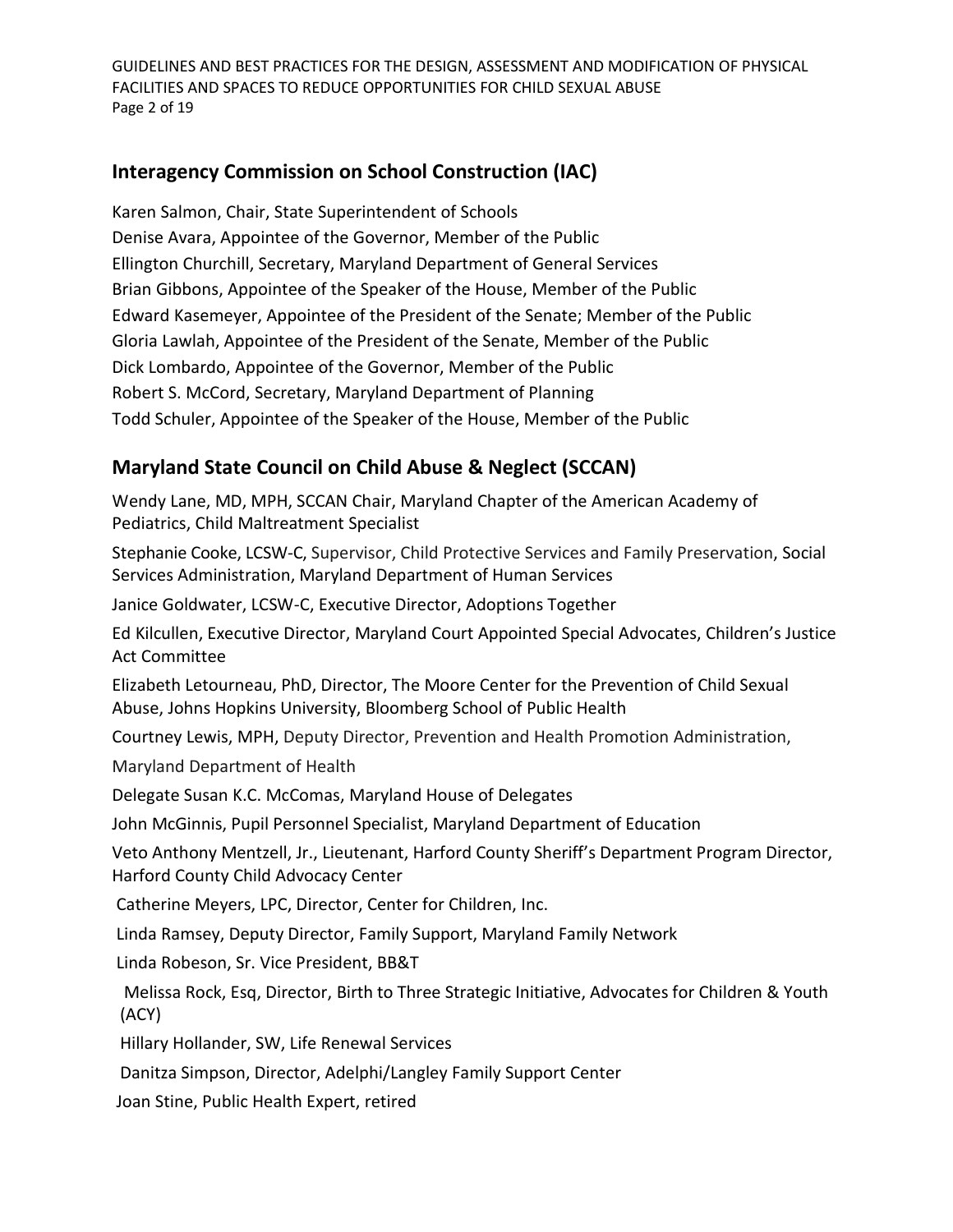GUIDELINES AND BEST PRACTICES FOR THE DESIGN, ASSESSMENT AND MODIFICATION OF PHYSICAL FACILITIES AND SPACES TO REDUCE OPPORTUNITIES FOR CHILD SEXUAL ABUSE Page 3 of 19

# **Contents**

| Resources on Best Practices and Guidelines for the Design and Modification of Physical Facilities to |  |
|------------------------------------------------------------------------------------------------------|--|
|                                                                                                      |  |
|                                                                                                      |  |
|                                                                                                      |  |
| I.                                                                                                   |  |
|                                                                                                      |  |
| ASSESS CURRENT FACILITIES, SITES & CAPITAL PROJECT DESIGN USING CPTED PRINCIPLES TO<br>II.           |  |
| Ш.                                                                                                   |  |
|                                                                                                      |  |

### **Acknowledgements**

The following individuals have made dedicated contributions of time and effort to the development of this document:

Claudia Remington, JD, Executive Director, Maryland State Council on Child Abuse and Neglect (SCCAN)

Wendy Lane, MD, MPH, Maryland Chapter of the American Academy of Pediatrics, Child Maltreatment Specialist (SCCAN)Elizabeth Letourneau, Elizabeth Letourneau, PhD, Director, The Moore Center for the Prevention of Child Sexual Abuse, Johns Hopkins University, Bloomberg School of Public Health (SCCAN)

Joan Schaefer, Deputy Director, Interagency Commission on School Construction (IAC) Jillian Storms, School Facilities Branch Architect, Maryland State Department of Education (MSDE)

Zachary Hands, Special Assistant to the Superintendent, Maryland State Department of Education (MSDE)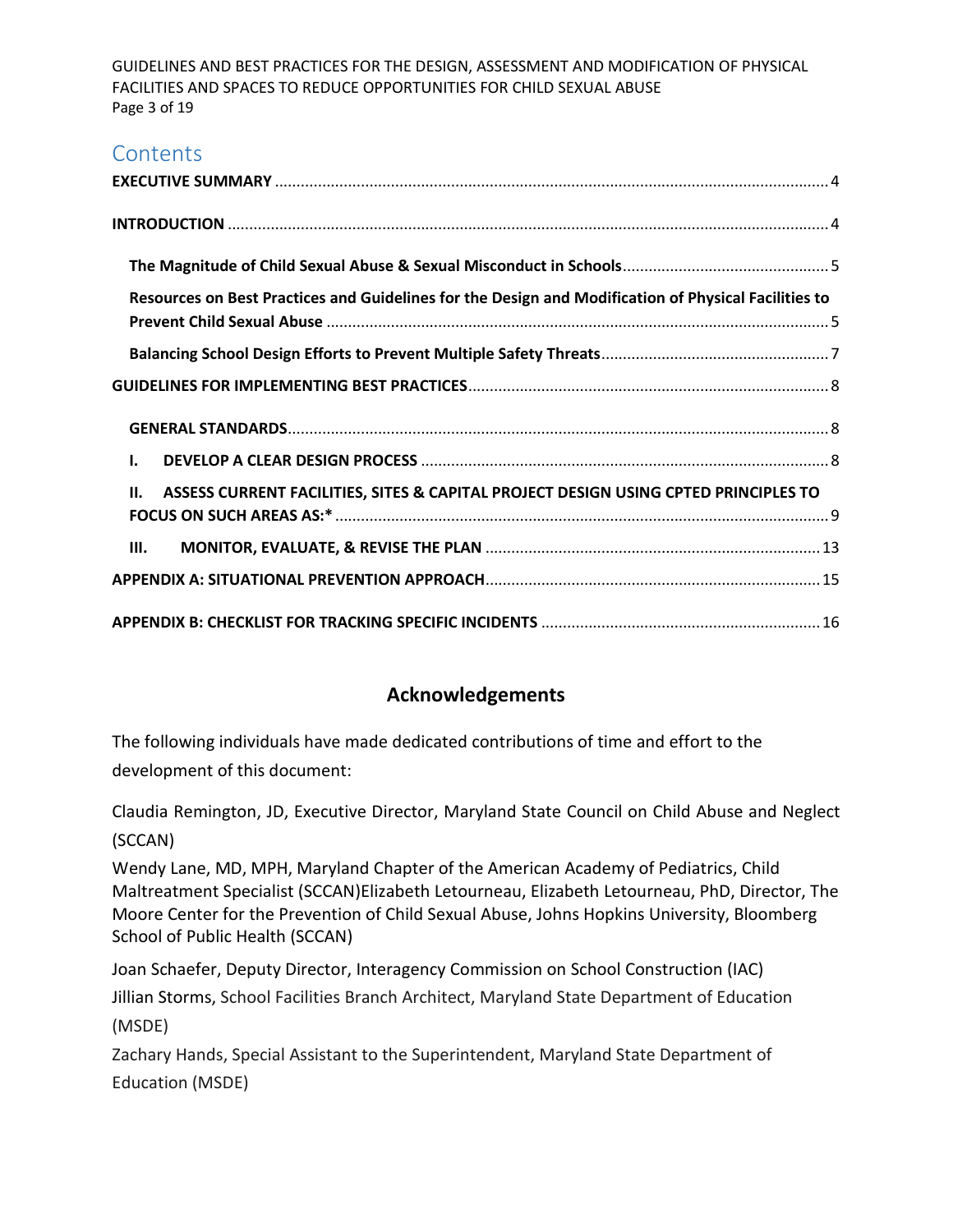GUIDELINES AND BEST PRACTICES FOR THE DESIGN, ASSESSMENT AND MODIFICATION OF PHYSICAL FACILITIES AND SPACES TO REDUCE OPPORTUNITIES FOR CHILD SEXUAL ABUSE Page 4 of 19

## **EXECUTIVE SUMMARY**

<span id="page-3-0"></span>In 2018 the Maryland General Assembly passed HB 1072 [\(MD Code Ann., Education, § 6-113.1\)](http://mgaleg.maryland.gov/webmga/frmStatutesText.aspx?article=ged§ion=6-113.1&ext=html&session=2020RS&tab=subject5) in order to prevent child sexual abuse and sexual misconduct by school employees *before it occurs.*

§ 6-113.1 defines sexual misconduct and child sexual abuse and requires schools to train all employees in the primary prevention of child sexual abuse, as well as develop policies and codes of conduct to prevent child sexual abuse and misconduct by employees. Additionally, it required that:

- COUNTY SCHOOL BOARDS DEVELOP POLICIES AND PROCEDURES ON THE USE AND MODIFICATION OF PHYSICAL FACILITIES AND SPACES TO REDUCE OPPORTUNITIES FOR CHILD SEXUAL ABUSE.
- THE INTERAGENCY COMMITTEE ON SCHOOL CONSTRUCTION and THE STATE COUNCIL ON CHILD ABUSE AND NEGLECT JOINTLY DEVELOP GUIDELINES AND BEST PRACTICES FOR THE ASSESSMENT AND MODIFICATION OF PHYSICAL FACILITIES AND SPACES TO REDUCE OPPORTUNITIES FOR CHILD SEXUAL ABUSE;

After several meetings between the staff from IAC, MSDE- School Facilities Branch, staff and members of SCCAN, study of the literature, and consultation with experts in the field of child sexual abuse prevention and Crime Prevention Through Environmental Design (CPTED), the enclosed guidelines and best practices were identified.

It should be noted that each of the provisions of § 6-113.1 work together and not in isolation to create schools safe from child sexual abuse and misconduct, e.g., modifying physical facilities to provide windows in classroom doors must be supported by creating and enforcing policies and codes of conduct that prohibit covering up those windows and training that supports understanding and adherence to the policies and codes of conduct for the modifications to be effective.

### **INTRODUCTION**

<span id="page-3-1"></span>Creating safe and supportive school environments is necessary not only to help all students to learn and grow but to prevent child sexual abuse and the multiple forms of violence that disrupt learning and lead to social, emotional, physical, relational, academic, health, economic issues across the l[i](#page-17-0)fespan.<sup>i</sup> Investing in safe and supportive school environments also provides a safe, healthy, less stressful and more rewarding work environment and reduces teacher turnover rates.<sup>[ii](#page-17-1)</sup> Additionally, since an incident of child sexual abuse associated with a school, or any organization, typically attracts media attention and a lawsuit, adherence to these guidelines and best practices, the other provisions of § 6-113.1, and careful employee screening processes ensures that schools are able to demonstrate that they have taken every step to protect the children in their care.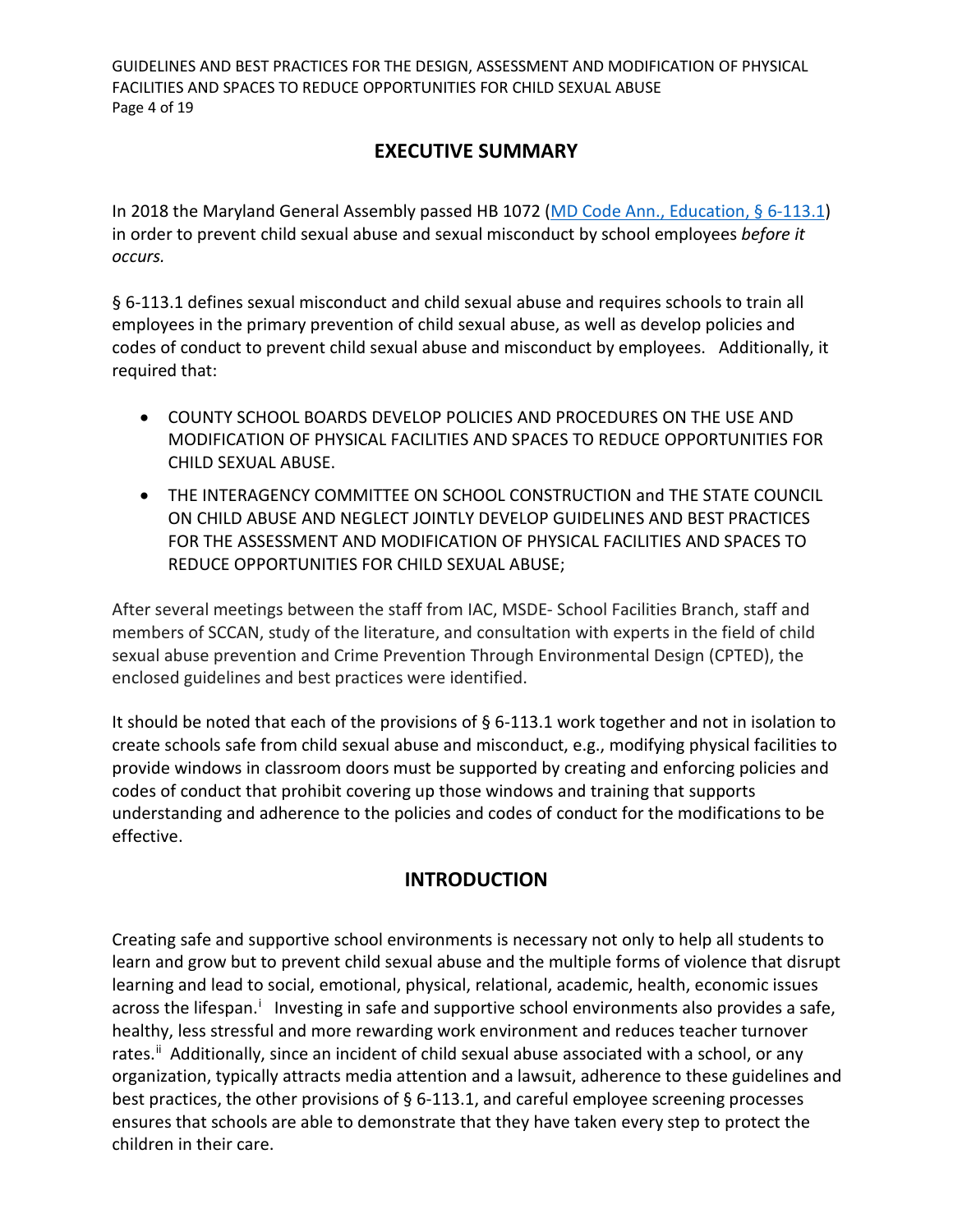GUIDELINES AND BEST PRACTICES FOR THE DESIGN, ASSESSMENT AND MODIFICATION OF PHYSICAL FACILITIES AND SPACES TO REDUCE OPPORTUNITIES FOR CHILD SEXUAL ABUSE Page 5 of 19

#### **The Magnitude of Child Sexual Abuse & Sexual Misconduct in Schools**

<span id="page-4-0"></span>*Child sexual abuse is a preventable public health problem*. In school settings, between 1 in 100 and 1 in 10 students will experience sexual abuse or sexual misconduct by a school employee by the time they graduate from high school.<sup>[iii](#page-17-2)</sup> By those estimates, almost 90,000 Maryland public school students may have experienced sexual abuse or misconduct in a school setting alone.<sup>[iv](#page-17-3)</sup>

As child sexual abuse is correlated with higher levels of depression, guilt, shame, self-blame, eating disorders, somatic concerns, anxiety, dissociative patterns, repression, denial, sexual problems, relationship problems, physical health problems,<sup>[v](#page-17-4)</sup> and poorer academic achievement, $v<sup>i</sup>$  it is imperative that schools and other youth-ser[vi](#page-17-5)ng organizations have policies and procedures in place to *prevent child sexual abuse before it occurs*. In addition to the human suffering of child sexual abuse, the economic cost is estimated to be more than \$280,000 per victim.<sup>[vii](#page-17-6)</sup> The estimated economic impact of child sexual abuse in the U.S. is \$9.8 billion.<sup>[viii](#page-17-7)</sup>

Student-on-student sexual abuse and assault is also a significant problem in schools, with roughly 17,000 official reports of sex assaults by students between 2011 and 2015.<sup>[ix](#page-17-8)</sup> While Title IX requires colleges and universities to report sexual violence annually, elementary and secondary schools are not required by national or state law to track and disclose such incidents. Unfortunately, due to this lack of tracking and disclosure of school employee and student-onstudent sexual abuse and assault, the true extent of the problem is unclear.

This document will introduce several research-based guidelines and best practices: The Situational Prevention Approach (SPA)<sup>x</sup>, Crime Prevention Through Environmental Design (CPTED)<sup>xi</sup>, and Centers for Disease Control and Prevention Guidelines (CDC)<sup>[xii](#page-17-11)</sup>. Correctly applying such easily demonstrated strategies will enable schools to better protect their students.<sup>.[xiii,](#page-17-12) xii</sup>

## <span id="page-4-1"></span>**Resources on Best Practices and Guidelines for the Design and Modification of Physical Facilities to Prevent Child Sexual Abuse**

**The following are best practices and guidelines for the design and modification of physical facilities to prevent child sexual abuse in schools:**

- **1. Centers for Disease Control and Prevention's (CDC) Recommended Policies and Procedures for** *[Preventing Child Sexual Abuse Within Youth-Serving Organizations](https://www.cdc.gov/violenceprevention/pdf/preventingchildsexualabuse-a.pdf)[xiv](#page-17-13)* This document provides best practices, developed by a panel of experts and relevant literature, to help prevent child sexual abuse in youth-serving organizations, including schools. Key elements include:
	- *VISIBILITY – building or choosing spaces that are open and visible to multiple people to create an environment where individuals at risk for sexually abusive behaviors do not feel comfortable abusing*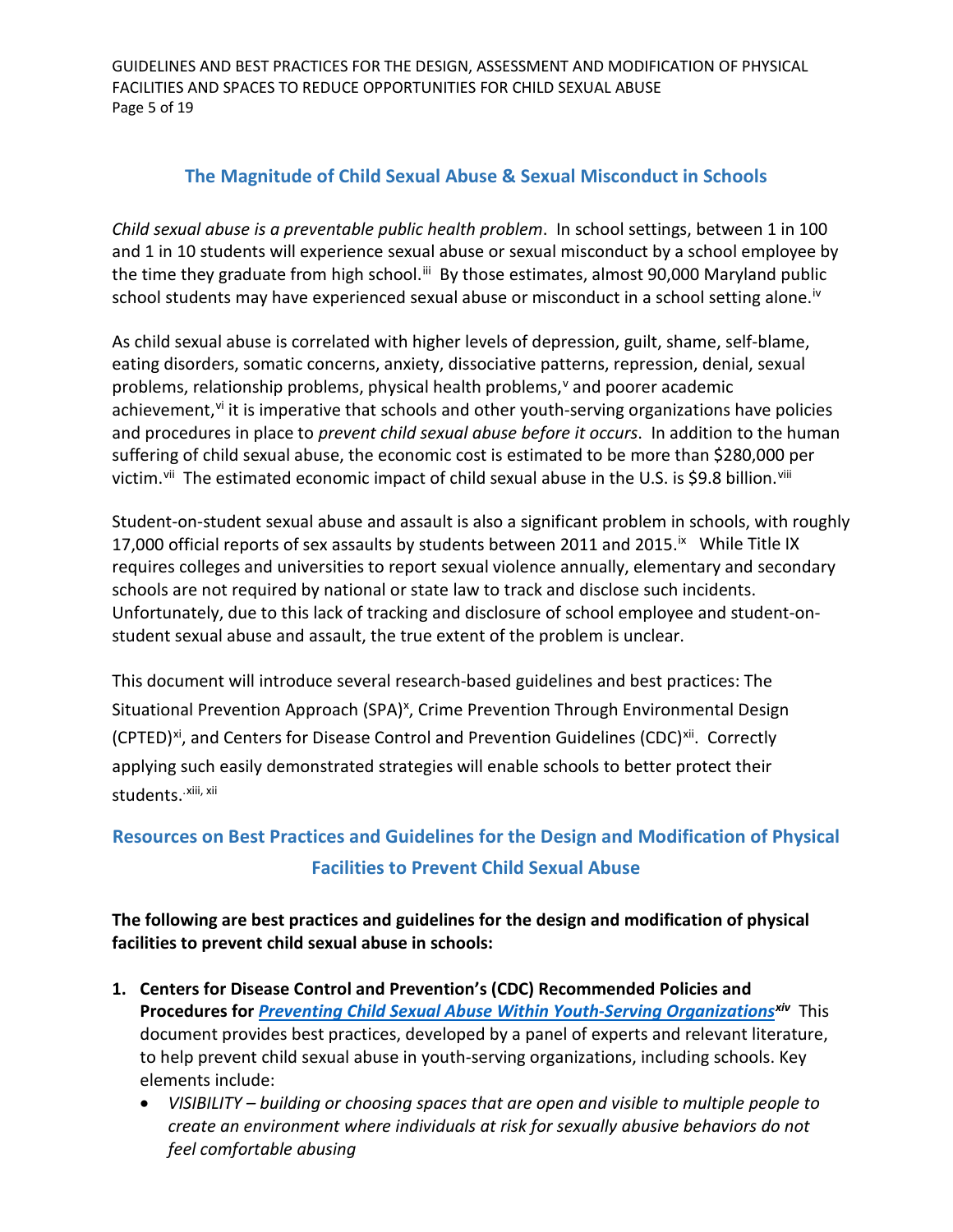GUIDELINES AND BEST PRACTICES FOR THE DESIGN, ASSESSMENT AND MODIFICATION OF PHYSICAL FACILITIES AND SPACES TO REDUCE OPPORTUNITIES FOR CHILD SEXUAL ABUSE Page 6 of 19

- *PRIVACY - when toileting, showering, changing clothes*
- *ACCESS CONTROL – monitoring who is present at all times*
- **2. Situational Prevention Approach** *– For environmental design assessment.* A number of Situational Approach Recommendations are considered best practices.<sup>[xv](#page-17-14)</sup> Those not specifically related to design and construction are included in Appendix A. For environmental design/school construction, the Four Step Safety Assessment Process is recommended, and discussed in detail in the recommendations. This process allows schools to identify and address risks for child sexual abuse, sexual assault, and sexual misconduct, as well as other risks to student safety that are inherent in the school environment.
- **3. Crime Prevention Through Environmental Design (CPTED) [xvi](#page-17-15)** *– For designing, assessing, and modifying environmental facilities.* CPTED is a well-established and well-researched field of crime prevention used throughout the world. It employs proven methods that increase the responsible, positive use of property while decreasing the likelihood of criminal behavior. CPTED principles incorporate strategies that take into consideration physical features, social activities, and people in order to encourage positive and discourage negative human behavior as people interact with their environment. Additionally, the Centers for Disease Control and Prevention (CDC) has recognized that communities applying CPTED principles report decreases in gun violence, youth homicide, disorderly conduct, and other violent crime, [a](#page-17-17)s well as positive impacts on residents' stress, community pride, and physical health.<sup>[xvii](#page-17-16)</sup>

The overarching goals for implementing CPTED principles is to design, retro-fit, and maintain the physical space in a way that:

- Empowers people to notice and intercept problems at an early stage; and,
- Discourages offenders from acting because they are more likely to be noticed and apprehended.

#### **CPTED's four guiding principles of design are**:

- *NATURAL SURVEILLANCE - maximizes observations and visibility of unacceptable behavior by the design and placement of physical features and persons. The goal is to both eliminate hiding or hard-to-see places and increase the ability of authorized adults to monitor and respond.*
- *ACCESS CONTROL - uses real or perceived barriers and other features to orient and guide people and vehicles along appropriate paths and to restrict inappropriate access. The objectives are to increase comfort and decrease prohibited behaviors by providing safe routes and restricting unauthorized access.*
- *TERRITORIALITY –uses physical features to define space and to demonstrate a sense of ownership and pride. The goal is to convey that an area is not only owned and cared for, but that prohibited behavior will not be tolerated.*
- *MAINTENANCE (both physical and order) - supports the first three design principles by ensuring the repair, replacement and general upkeep of the physical space and an attention and response to minor inappropriate behaviors.[xix](#page-17-18)*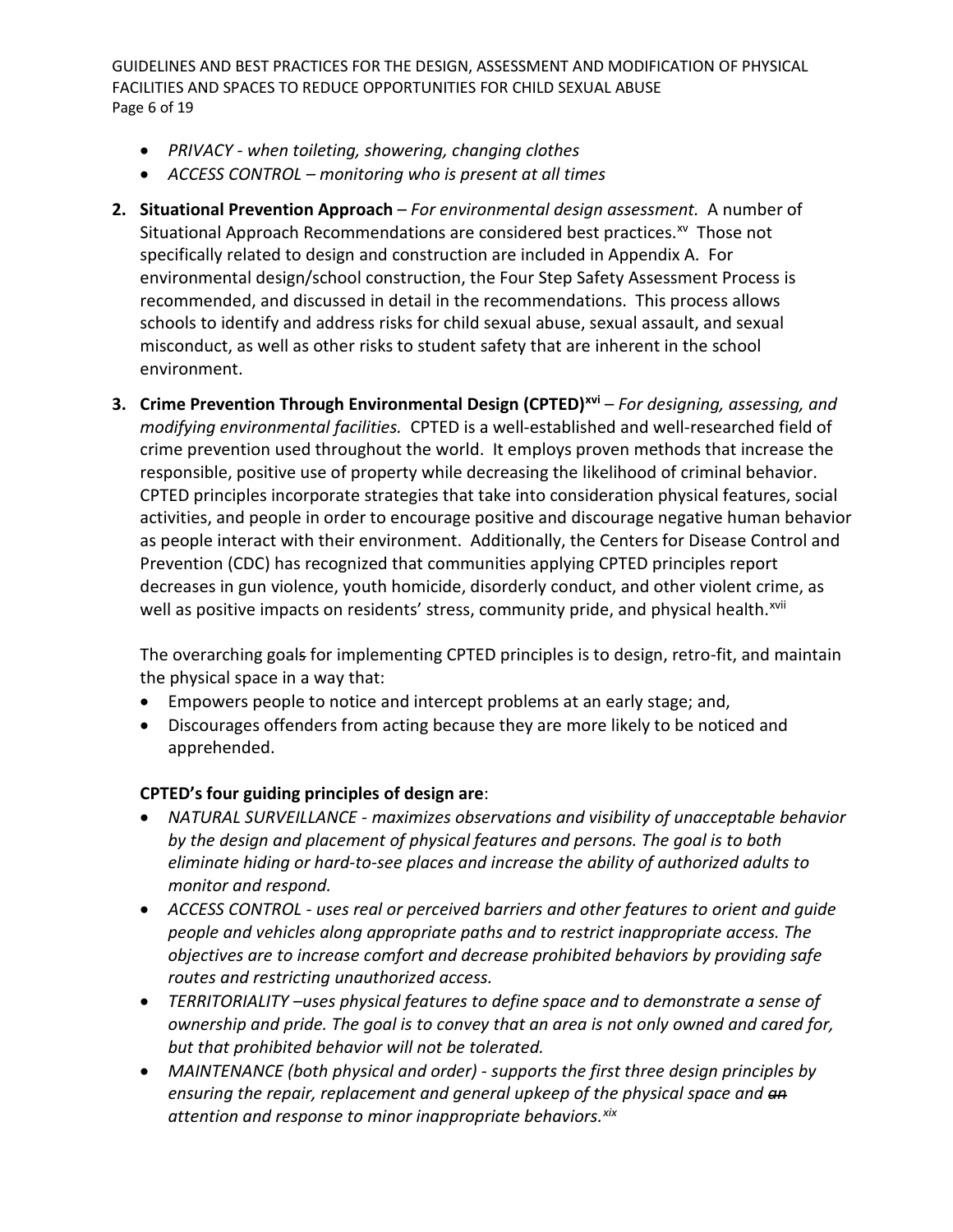GUIDELINES AND BEST PRACTICES FOR THE DESIGN, ASSESSMENT AND MODIFICATION OF PHYSICAL FACILITIES AND SPACES TO REDUCE OPPORTUNITIES FOR CHILD SEXUAL ABUSE Page 7 of 19

### **Balancing School Design Efforts to Prevent Multiple Safety Threats**

<span id="page-6-0"></span>Given the increase in number of school shootings over the past several decades, there have been recent discussions about how to configure schools to maximize safety in the event of an active shooter situation. It is important to note that while school shootings generate significant media attention, active shooter events within school settings thankfully remain uncommon. The probability of being sexually abused is much higher.

It should also be noted that strategies and tactics intended to prevent school shootings and those intended to prevent child sexual abuse in schools should be complimentary. For instance, during lockdown procedures designed to be carried out swiftly, the school's interior windows, installed to enhance natural surveillance and discourage child sexual abuse, can be readily covered by blinds or shades, reducing visible targets for the active shooter. The use of electronic locks with card readers not only controls an unauthorized person's access to isolated areas, it also creates an audit trail to discourage staff from being isolated with a child. Surveillance cameras, primarily used to identify trespassers, vandals and intruders, can be equally effective at discouraging student-on-student sexual abuse by recording who enters and exits group restrooms and at what time.

The following operational strategies are useful for both preventing child sexual abuse and preventing or mitigating active shooter incidents and other emergencies when visual refuge is of higher importance.

- Documenting who comes and goes on facility property;
- Having a single point of entry for the public and controlling the use of all exits and secondary entries;
- Applying a visitor management system to identify registered sexual offenders attempting to enter;
- Ensuring all locations are monitored by staff, especially group restrooms;
- Clearly mark off-limits areas;
- Posting safety rules and regulations.
- Use of cameras and surveillance to deter or monitor youth-on-youth and youthstaff/volunteer interactions and to be able to track location of an armed intruder;
- Keep unused areas/rooms secured and locked;
- Keep all areas well lit.

Additionally, minimum standards for encouraging a safe physical environment in schools can be overridden with technology or simpler design innovations during an emergency situation:

- Having windows or sidelights at doors to allow monitoring of youth-on-youth and youthstaff/volunteer interactions;
- Ensuring that meetings between staff and children are in unlocked rooms where they are visible to others via windows or sidelights at doors, but have a means to protect students and staff in case of an armed intruder entering the school (window coverings, locking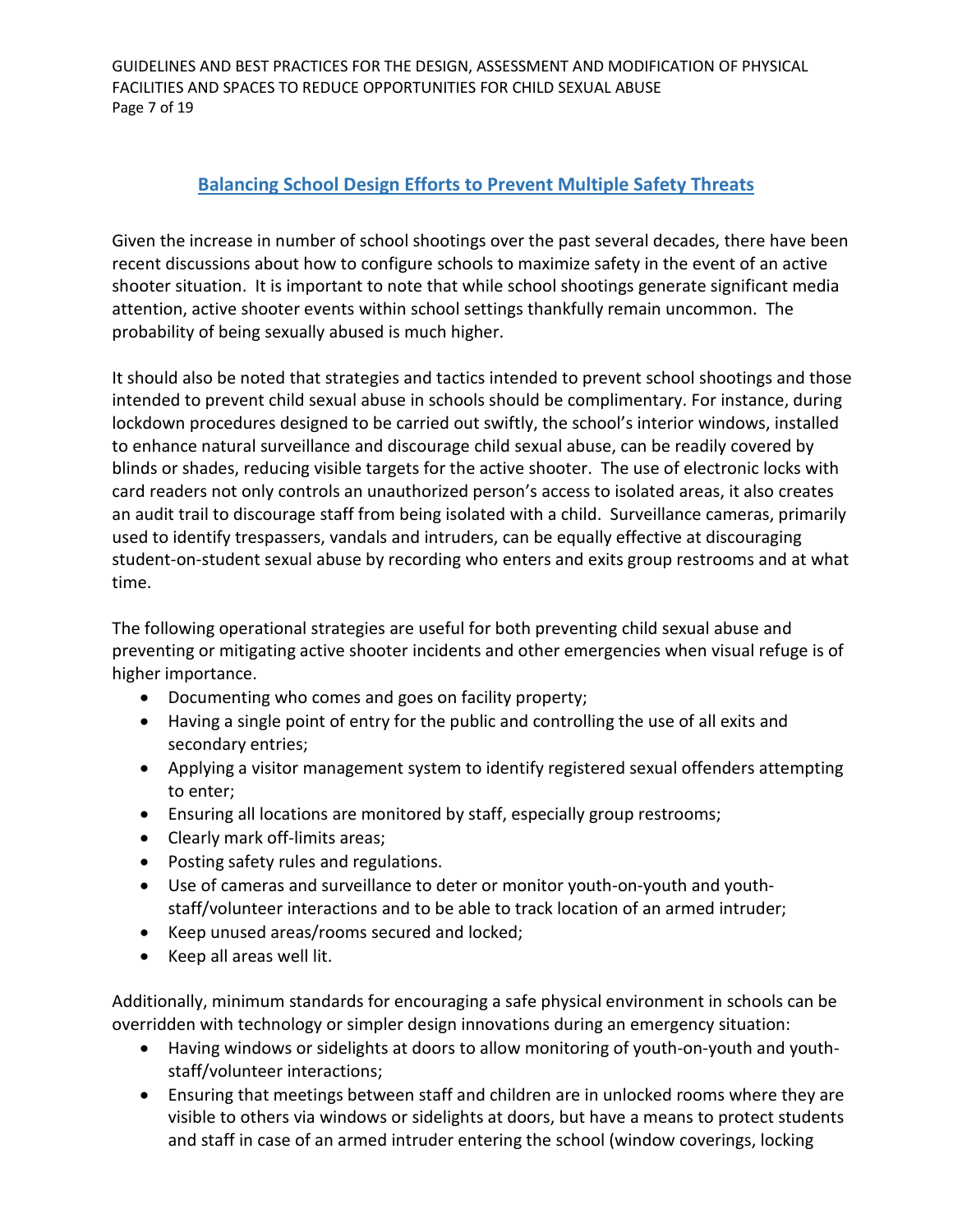GUIDELINES AND BEST PRACTICES FOR THE DESIGN, ASSESSMENT AND MODIFICATION OF PHYSICAL FACILITIES AND SPACES TO REDUCE OPPORTUNITIES FOR CHILD SEXUAL ABUSE Page 8 of 19

system for emergency response, and policies and enforcement practices that prohibit the use of window coverings and locking systems except in emergency situations).

### **GUIDELINES FOR IMPLEMENTING BEST PRACTICES**

<span id="page-7-0"></span>Below are design review best practices that can be converted into a checklist for Capital Improvement Projects and a survey assessment for existing schools. Note that these best practices in the design of the school environment are only as good as the policies enacted and the adherence to them. For example, glazing that provides visibility into offices only works if there are policies in place that the glass should not be papered over nor the blinds be closed, except in an emergency. An additional example is, if there are areas of visual refuge in a room, the doors must remain unlocked at all times *unless* there is an emergency incident.

School systems should also collect comparable incident data (see Appendix B). on where and when abuse occurs and between what type parties (male/female, staff/student, visitor/student, etc.). Data collection is critical to the understanding of what is most important to address.

#### <span id="page-7-1"></span>**GENERAL STANDARDS**

- 1. The organization acknowledges child sexual abuse (adult-child and child-child) as an inherent threat.
- 2. The organization adopts recognized prevention strategies to address each type of threat.
- 3. The organization demonstrates its commitment to each prevention strategy.
- 4. The organization regularly evaluates the effectiveness of each prevention strategy.

### **I. DEVELOP A CLEAR DESIGN PROCESS**

<span id="page-7-2"></span>Use the best practice Situational Prevention Approach **Four Step Safety Self-Assessment Process** to identify and respond to safety risks in the physical environment:

• **STEP 1 - Brainstorming Safety Risks for specific Locations.**

Staff, older students, and parents should be engaged in this process, and it should be specific for each location. Risks are brainstormed in seven key areas: high risk locations; characteristics of high-risk youth; facilitators; organization and community policies; lifestyle and routine activities; the larger community environment; and health, safety, and accident prevention (See Appendix B).

• **STEP 2 – Developing Solutions for Each Identified Safety Risk**. For each identified risk, practical strategies should be implemented to eliminate or reduce the risk. Examples include limiting access to the front door that takes visitors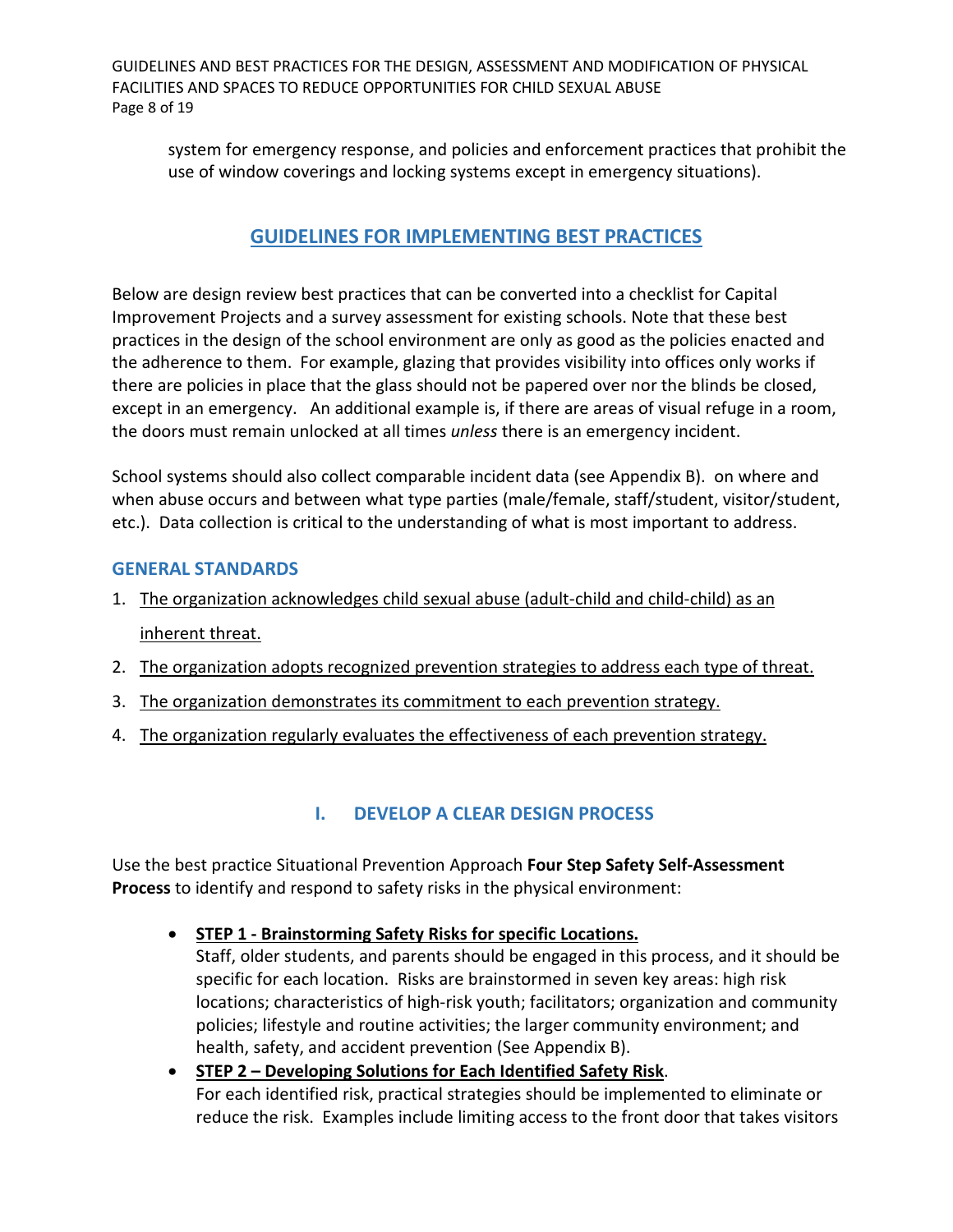GUIDELINES AND BEST PRACTICES FOR THE DESIGN, ASSESSMENT AND MODIFICATION OF PHYSICAL FACILITIES AND SPACES TO REDUCE OPPORTUNITIES FOR CHILD SEXUAL ABUSE Page 9 of 19

> past the receptionist and prevents entry by unknown visitors or requiring all visitors to sign in and wear a visitor badge.

- **STEP 3- Prioritization of Safety Risks to Address & Logistical Considerations**. This step is typically completed by the school leadership with consultation from higher level administrators since resources may be needed to implement particular safety solutions. Considerations for prioritization include how concerned the leadership is about the risk as well as costs and staffing issues associated with solutions.
- **STEP 4 – Developing Solution Implementation Plans & Taking Action**. Schools are asked to work on resolving **five** risks at a time (i.e., three from their "Less Challenging" to solve list and two from the "More Challenging" list). A simple implementation plan is developed for each of the top five risks and the school administration guides the process of taking action to resolve each of these risks.

In the context of implementing these Guidelines on physical facilities and spaces it is especially important to consider *High Risk Locations[xx](#page-17-19)* which refer to specific rooms, hallways or spaces within or around the school setting. These locations may increase the chances of a safety incident due to a variety of reasons including a place's isolated nature (e.g., a remote baseball diamond), difficulty providing adequate supervision for this location (e.g., bathrooms, stairs, locker rooms) or even a place where the large number of other people present make supervision very difficult. High Risk Locations include any part of the school building or grounds as well as any setting that participants travel to as part of their school involvement (e.g., field trips).

Additional best practices in the design process, include:

- Review the educational specifications and design documents with school resource officers and local police officials throughout the entire planning, design, and construction process to incorporate best practices for safety and security.
- Request that the design team include a specialist with CPTED training.
- Survey staff, students, and parents. This is an important part of this assessment, as students especially know the places they feel less safe.
- Follow the four design principles of [Crime Prevention through Environmental Design](http://www.ncef.org/pubs/cpted101.pdf) (CPTED):
- Ensure the design process is connected to your training, policies, practices, and codes of conduct.

# <span id="page-8-0"></span>**II. ASSESS CURRENT FACILITIES, SITES & CAPITAL PROJECT DESIGN USING CPTED PRINCIPLES TO FOCUS ON SUCH AREAS AS:\***

#### **SITE:**

- **Signs clearly establish the limitations on the use of building and grounds.** Examples:
	- Posting trespassing warnings at regular intervals along a fence line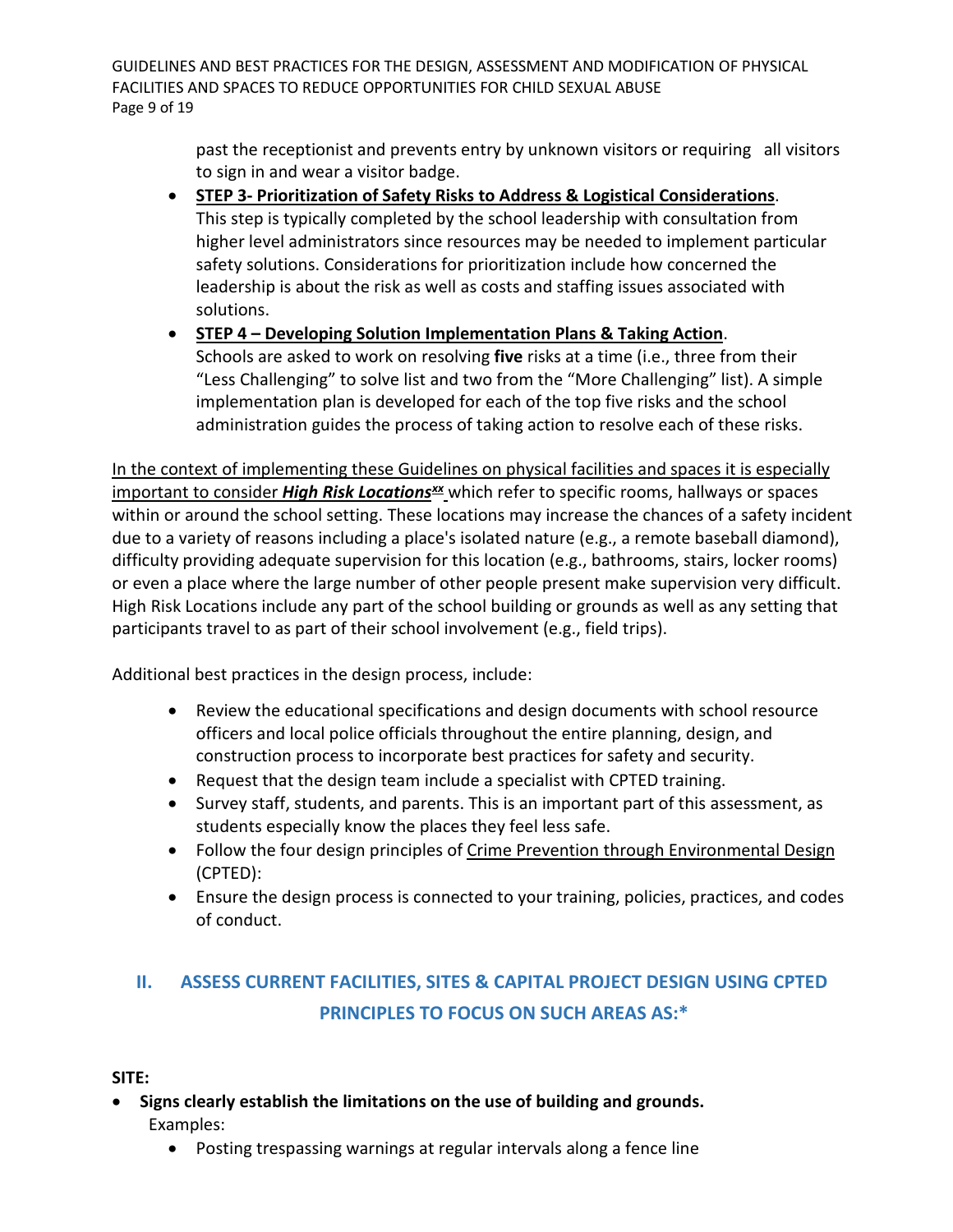GUIDELINES AND BEST PRACTICES FOR THE DESIGN, ASSESSMENT AND MODIFICATION OF PHYSICAL FACILITIES AND SPACES TO REDUCE OPPORTUNITIES FOR CHILD SEXUAL ABUSE Page 10 of 19

- Signs limiting the use of parking areas and playgrounds during off-hours
- Signs directing all visitors to enter buildings through a designated entry

#### • **Outdoor concealment areas are minimized.** Examples:

- Plantings and hedges are trimmed low and trees are trimmed high
- Dumpster enclosures are locked when not in use
- Door alcoves are fully lit
- **Sidewalks and parking areas are made safe for pedestrians.** Examples:
	- Shadows are eliminated for pedestrians
	- Persons can be seen from 100 feet away at night
	- Timers or photoelectric cells adjust outdoor lights to seasonal fluctuations
- **Exterior gathering and play areas are made safe for children.** Examples:
	- Gathering and play areas are clearly designated by fencing, signs, lines or lines
	- Visual obstructions to monitoring are removed or mitigated
	- Monitoring vantage points are identified for staff and volunteers
- Provide clear views around the exterior of the school, including parking lots, play and sports areas to facilitate supervision after hours and at night.
- Eliminate potential hiding places created by landscaping and site walls near to the building. Solid walls should not be of a height that affords easy concealment. Consider using open fencing instead that allows supervision from either direction.
- Avoid deep recesses in the building form or open courtyards with limited views from the street.
- Provide a clear view of all parking lots and sports areas from one location to facilitate supervision.
- Provide a clear view of all play areas from one location to facilitate supervision during recess.
- Provide a separate enclosed outdoor play area for prekindergarten and kindergarten children.

#### **EXTERIOR BUILDING SKIN:**

• **Roof access is controlled.**

Examples:

- Exterior downspouts, columns and building features are modified to prevent climbing
- Large items adjacent to buildings, such as dumpsters or storage buildings are relocated
- Ladders and hatches leading to the room remain locked when not in use.
- Consider replacing or modifying existing doors and windows to withstanding an attempted forced entry. This might include strengthening the door or window, the frame, the locking mechanism and adding intrusion resistant security film to glass areas that could serve as entry points.
- Ensure that door hinges or hinge pins cannot be removed from the outside.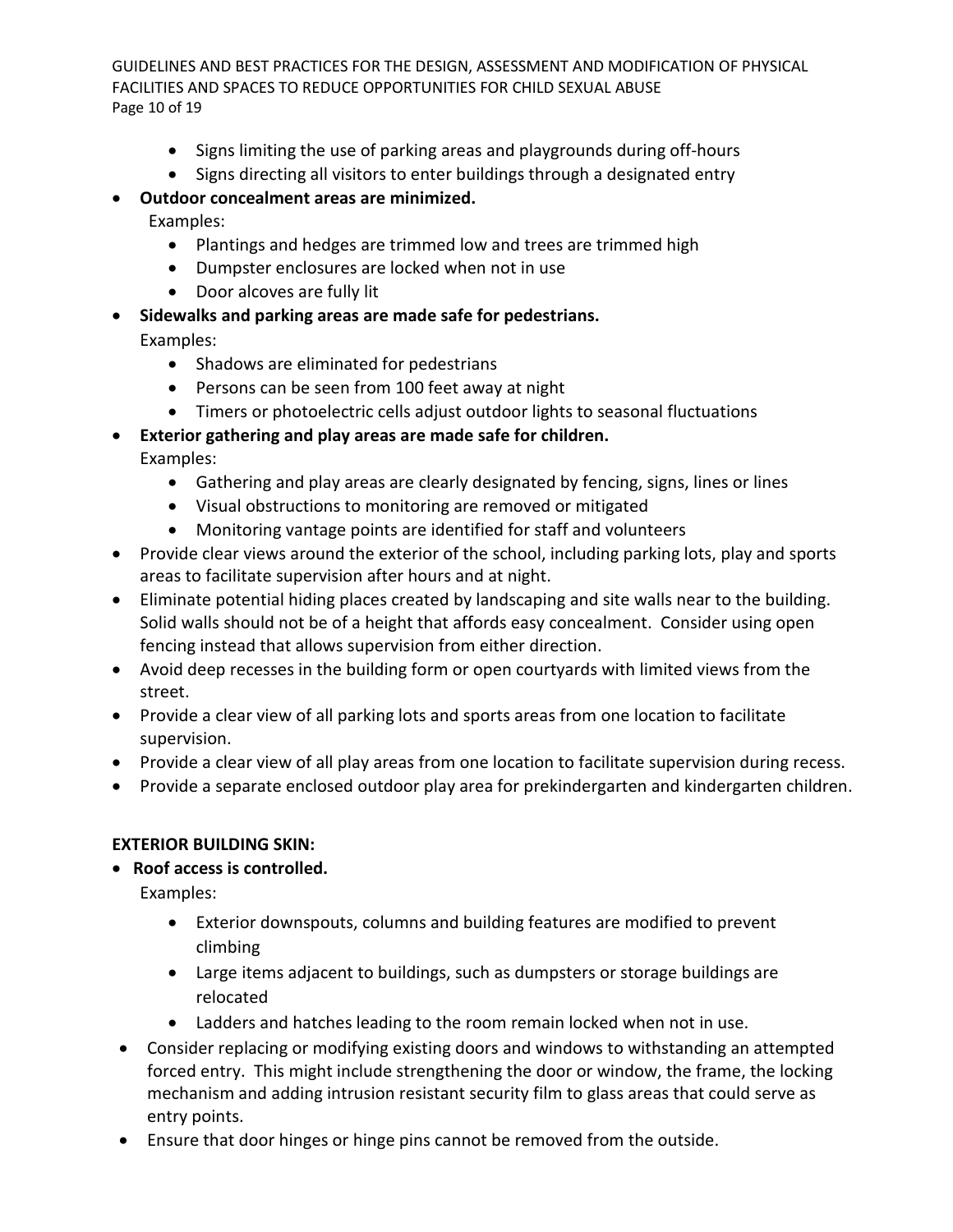GUIDELINES AND BEST PRACTICES FOR THE DESIGN, ASSESSMENT AND MODIFICATION OF PHYSICAL FACILITIES AND SPACES TO REDUCE OPPORTUNITIES FOR CHILD SEXUAL ABUSE Page 11 of 19

- Locate windows in exterior walls to increase natural surveillance in remote areas beside and behind the building.
- Consider tinting the glazing or installing exterior sunshade devices for windows that are critical for oversight of the exterior in order to reduce the need for blinds to block glare.
- Consider using interior solar shades that permit viewing the exterior but block views into the interior. On areas of the building that are less easily seen from the road, utilize exterior lighting on motion sensor so unauthorized activity in the area is more noticeable.
- Ensure all recessed secondary entry and exit doors are lighted to eliminate hiding areas.

#### **BUILDING ENTRANCE:**

• **Exterior building entries and exits are control at all times.**

Examples:

- There is a primary entry into a building for the general public
- Visitors, vendors and contractors are identified and approved before entering a building
- Building exits and secondary entries are controlled at all times by locks, alarms or direct supervision
- Provide a single point of entry to the school that is clearly identified to persons approaching the building. Incorporate a controlled access system that routes all visitors for clearance from administrative reception area.
- Provide clearly seen signage to direct visitors to the school entry.
- Provide visual supervision of the main entrance from the main administrative office as well as the main lobby.
- Provide the school receptionist with the ability to remotely lock the main entry and to institute a lockdown with the touch of a button.
- Monitor the entry and exit points at all times if possible. If not possible, have clear policies and procedures for how to control who has access.
- Provide an area to post safety rules and regulations for all occupants and visitors to follow.
- Consider providing natural surveillance of secondary entry points to the school or grounds by locating a staff office or work space adjacent, to that entry area with visual oversight.

### **THROUGHOUT BUILDING:**

- **Interior building rooms remain locked when not in use.** Examples:
	- Program areas, such as classrooms, media centers and gymnasia
	- Service areas such as kitchens, mechanical rooms and janitor closets
- **Interior building blind spots and hiding areas are eliminated or mitigated.** Examples:
	- Objects blocking supervision sightlines are removed or relocated
	- Monitoring vantage points are identified for staff and volunteers
	- Rooms for instruction or activities can be monitored from outside the room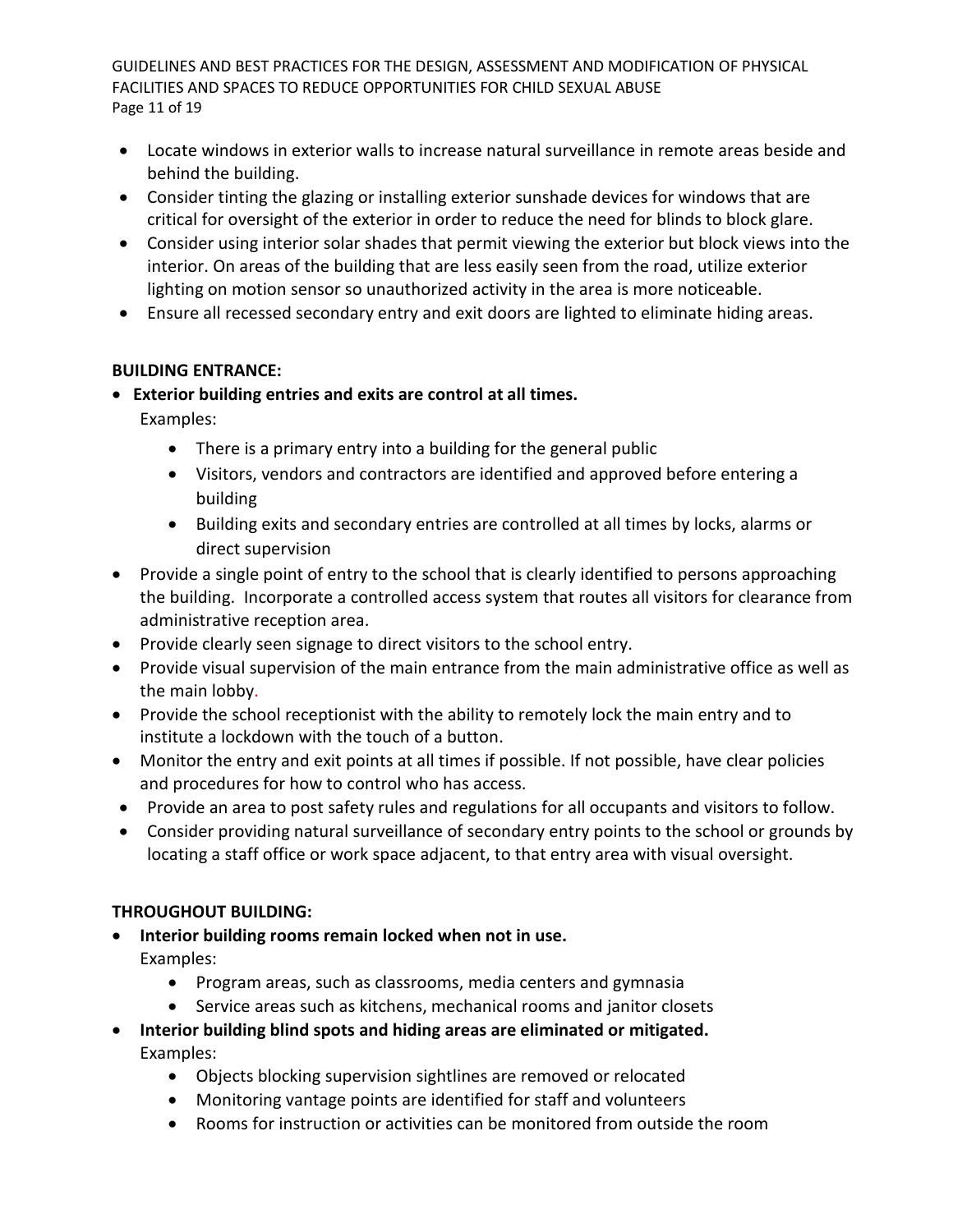GUIDELINES AND BEST PRACTICES FOR THE DESIGN, ASSESSMENT AND MODIFICATION OF PHYSICAL FACILITIES AND SPACES TO REDUCE OPPORTUNITIES FOR CHILD SEXUAL ABUSE Page 12 of 19

- Restrooms and dressing rooms are designed or modified to be quickly monitored by staff
- Room lighting is controlled to prevent hiding in unoccupied rooms
- Surveillance cameras, sensors and other security technology support the supervision of remote areas, such as stairwells and corridors
- Provide the ability to close off sections of the building to control access after school hours.
- Design circulation and congregation spaces so that they are open and visible to multiple people. Maintain clear lines of sight as much as possible, e.g. minimize "blind corners" and "blind spots" where behaviors cannot be observed.
- All areas of a classroom or teaching space should be easily visible to staff from any point in the room. Avoid designing classrooms with nooks, alcoves or long entry halls that are hard to monitor and supervise from other parts of the room, especially for the younger grades. Use convex safety mirrors if needed to ensure visibility.
- Provide either vision panels or sidelights on the entry doors to offices or spaces that will be occupied by students to allow observation of activities within the room.
- Consider providing vision panels on all cross-corridor and stair doors to ease monitoring the facility after hours.
- Provide walls or caging where public stairs are used to access non-public spaces, such as the roof or mechanical areas, to prevent student use of landing and stair areas that are hidden from view and less easily supervised.
- Provide motion-activated, day/night cameras in stairwells to cover the entire length of the path, with no dead spots.
- Provide signage to clearly identify areas that are off-limits or can only be used with adult/staff supervision.
- Limit or eliminate access to closed off spaces. Provide motion activated cameras in less frequented or hidden areas.

### **TOILET ROOMS:**

- Establish separate bathrooms for adults and children/youth. Prohibit adults from using a bathroom at the same time as children/youth, and clearly post rules.
- To prevent adults from sharing the group toilet rooms with students, consider providing a toilet room for staff or visitors in the main lobby near the major public spaces that can also be accessed during after-hours school use.
- Address potential contact between young children and older youth who are using bathroom facilities at the same time, paying special attention to circumstances where they may be a significant age differential between them.
- Entrances to boys' and girls' toilet rooms should be designed in such a way as to allow visual supervision by staff from the corridor.
- Screen the urinal area in the boys' toilet room from direct views from the corridor.
- Post rules inside the restrooms to reinforce acceptable, unacceptable and prohibited behaviors.
- Secure windows to prevent unauthorized entry from the outside.
- Consider zoning access within large group restrooms to promote rapid turnover and reduce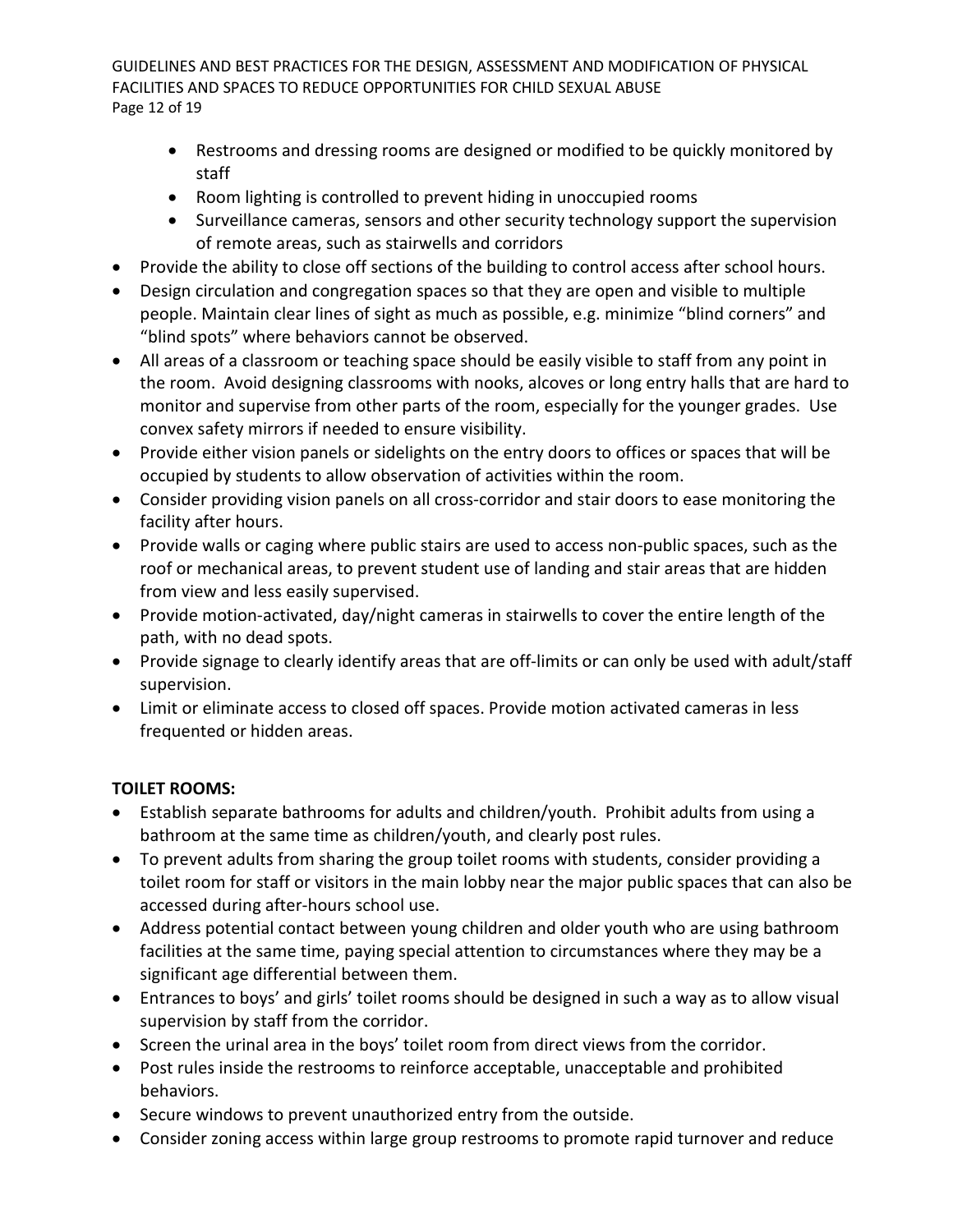GUIDELINES AND BEST PRACTICES FOR THE DESIGN, ASSESSMENT AND MODIFICATION OF PHYSICAL FACILITIES AND SPACES TO REDUCE OPPORTUNITIES FOR CHILD SEXUAL ABUSE Page 13 of 19

loitering.

- If multiple restrooms are on the same floor, consider temporarily locking access to those restrooms that are the most isolated and least frequented areas.
- Install a motion-activated, security camera to monitor the entry into group restrooms.

#### **LOCKER ROOMS:**

- Make Locker Rooms easy to find and identify with colors, signs and displays
- Clearly distinguish male, female and gender-neutral entries
- Distinguish between common areas and off-limit areas with signs and colors.
- Post rules to reinforce appropriate, inappropriate and prohibited behavior.
- Organize the locker room for easy surveillance, particularly gathering areas and possible areas of isolation. Avoid dead-end spaces that can be used for entrapment. Consider limiting the lockers in the middle of the space to only 4' tall.
- The PE instructor's office should be located near the main entry and exit of the locker room and provided with glazing to monitor the locker area.
- Block access to areas that are difficult to supervise.
- Use tamper-resistant locks to prevent easy access to off-limit areas
- Install a motion-activated security camera to monitor the entry into locker rooms.

#### **HEALTH SUITE:**

- For better supervision of the health suite, provide glazing in the walls and door of the health professional's office to allow full views of the waiting, treatment and rest areas, including when the door is closed for acoustical privacy.
- Separate rest areas for male and female students are recommended at the secondary school level. Consider providing a wall between the rest areas for male and female students.
- The rest area should not be completely enclosed and self-contained as it cannot be easily monitored, both visually and acoustically. Consider the use of privacy curtains and partial walls that do not block views from the nurse's workstation.

### **\*NOTE THAT ITEMS IN BOLD ARE CONSIDERED MINIMUM STANDARDS[xxi](#page-17-20)**

### **III. MONITOR, EVALUATE, & REVISE THE PLAN**

<span id="page-12-0"></span>Monitoring and evaluation are critical components of the public health approach to prevention of child sexual abuse and misconduct. Schools must collect timely and reliable data to monitor the extent of the problem and to evaluate the impact of prevention efforts. Planning, implementation, and assessment to prevent sexual abuse and misconduct in schools all rely on accurate measurement of the problem.<sup>[xxii](#page-17-21)</sup>

In order to measure whether implementation of best practices in designing and retro-fitting the physical environment result in desired outcomes (i.e., reducing incidents of child sexual abuse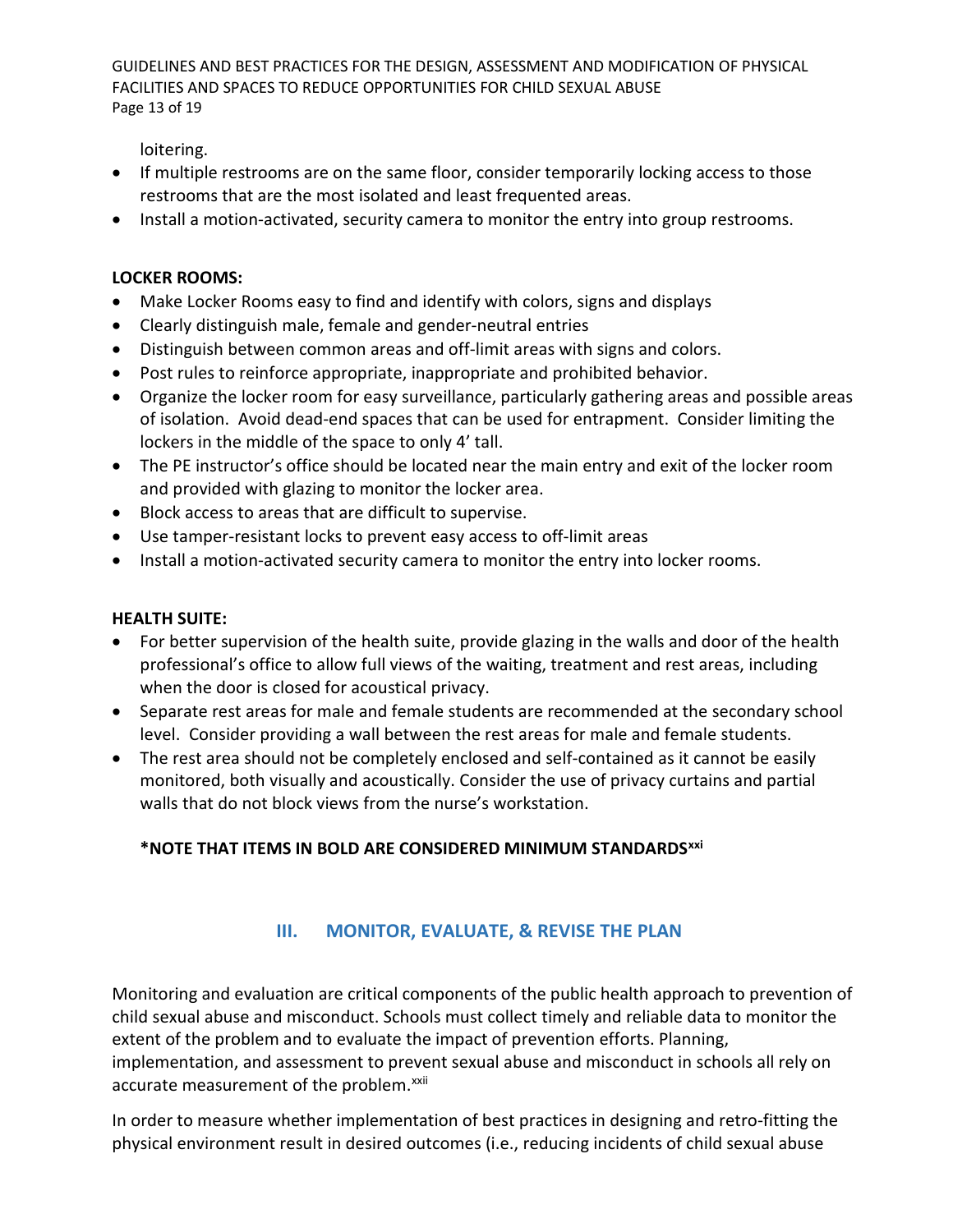GUIDELINES AND BEST PRACTICES FOR THE DESIGN, ASSESSMENT AND MODIFICATION OF PHYSICAL FACILITIES AND SPACES TO REDUCE OPPORTUNITIES FOR CHILD SEXUAL ABUSE Page 14 of 19

and misconduct), it is critical that schools collect and report standard de-identified incidence data. Collection of incidence data on other negative behaviors like sexual assault, bullying, vandalism, and gang violence may reveal additional gains from implementation of improved design of physical spaces. Evaluating data, produced through program implementation and monitoring, is essential to providing information on risk and protective factors and what does and does not work to reduce child sexual abuse, sexual assault and sexual misconduct rates. Collecting de-identified data is critical to understanding and prioritizing which problems are most important to address.

A checklist for tracking specific incidents is included in Appendix B. On an annual basis, schools should analyze the data and make called for adjustments to physical space, policies and practices.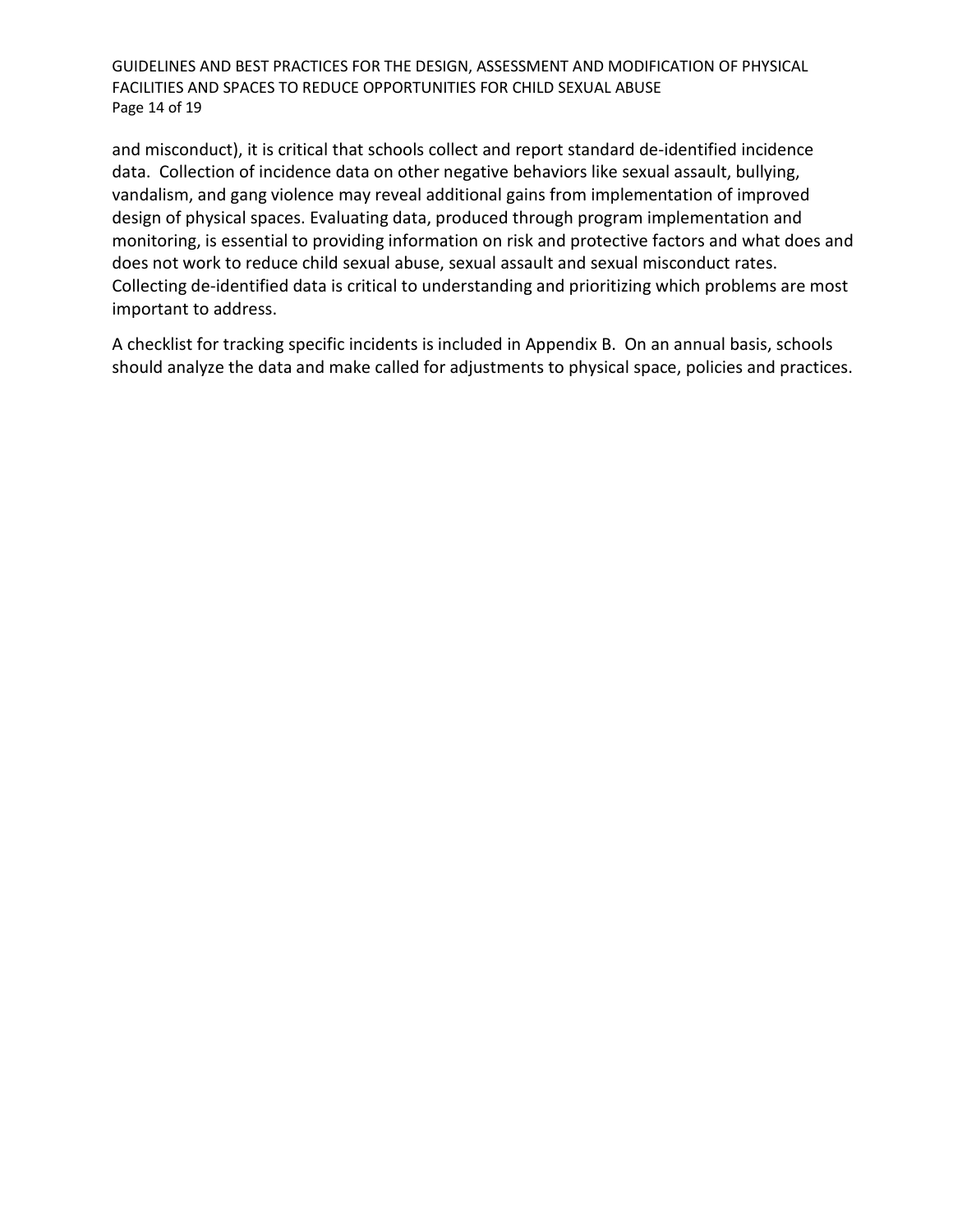GUIDELINES AND BEST PRACTICES FOR THE DESIGN, ASSESSMENT AND MODIFICATION OF PHYSICAL FACILITIES AND SPACES TO REDUCE OPPORTUNITIES FOR CHILD SEXUAL ABUSE Page 15 of 19

### **APPENDIX A: SITUATIONAL PREVENTION APPROACH**

<span id="page-14-0"></span>The following Situational Approach Recommendations are considered best practices:

- School develops a clear statement about the need to set and maintain professional relationships with children;
- School personnel delineates the line between ethical or appropriate behavior from unethical/inappropriate behavior across specific situations;
- School specifically prohibits certain behaviors that constitute child sexual abuse/misconduct;
- *School identifies and addresses higher risk situations/locations for child sexual abuse/misconduct;*
- The school's code of conduct and trainings regarding child sexual abuse/misconduct prevention apply to everyone in the organization, including administrative leadership, teachers, staff, and volunteers.
- Skills for prevention of child sexual abuse/misconduct are developed through trainings for all school staff and volunteers prior to the beginning of the school year, and trainings address the following:
	- 1. Knowledge about how to prevent and respond to child sexual abuse;
	- 2. Self-awareness that child sexual abuse can result from escalating boundary violations;
	- 3. Skills to keep children safe;
	- 4. Education to prevent, recognize, and report child sexual abuse;

#### **Four Step Safety Self-Assessment Processxxiii**

Applying the Situational Prevention Approach's (SPA) Four Step Safety Self-Assessment Process to school settings provides a process by which schools can *identify and address risks for child sexual abuse, sexual assault, sexual misconduct, as well as other risks to student safety that are inherent in the school environment.*According to Dr. Keith Kauffmann, PhD, a leading expert in preventing child sexual abuse in youth-serving organizations, the SPA process allows for brainstorming of safety risks, creating a prevention or a risk-reduction solution for each identified risk, prioritizing the order of risks to be addressed, and creating a brief implementation plan to guide taking effective action to resolve identified risks. The Four Step Safety Self-Assessment Process, fleshed out in the specific guidelines below, include:

- **STEP 1 - Brainstorming Safety Risks for specific Locations.**
- **STEP 2 – Developing Solutions for Each Identified Safety Risk**.
- **STEP 3 - Prioritization of Safety Risks to Address & Logistical Considerations**.
- **STEP 4 – Developing Solution Implementation Plans & Taking Action**.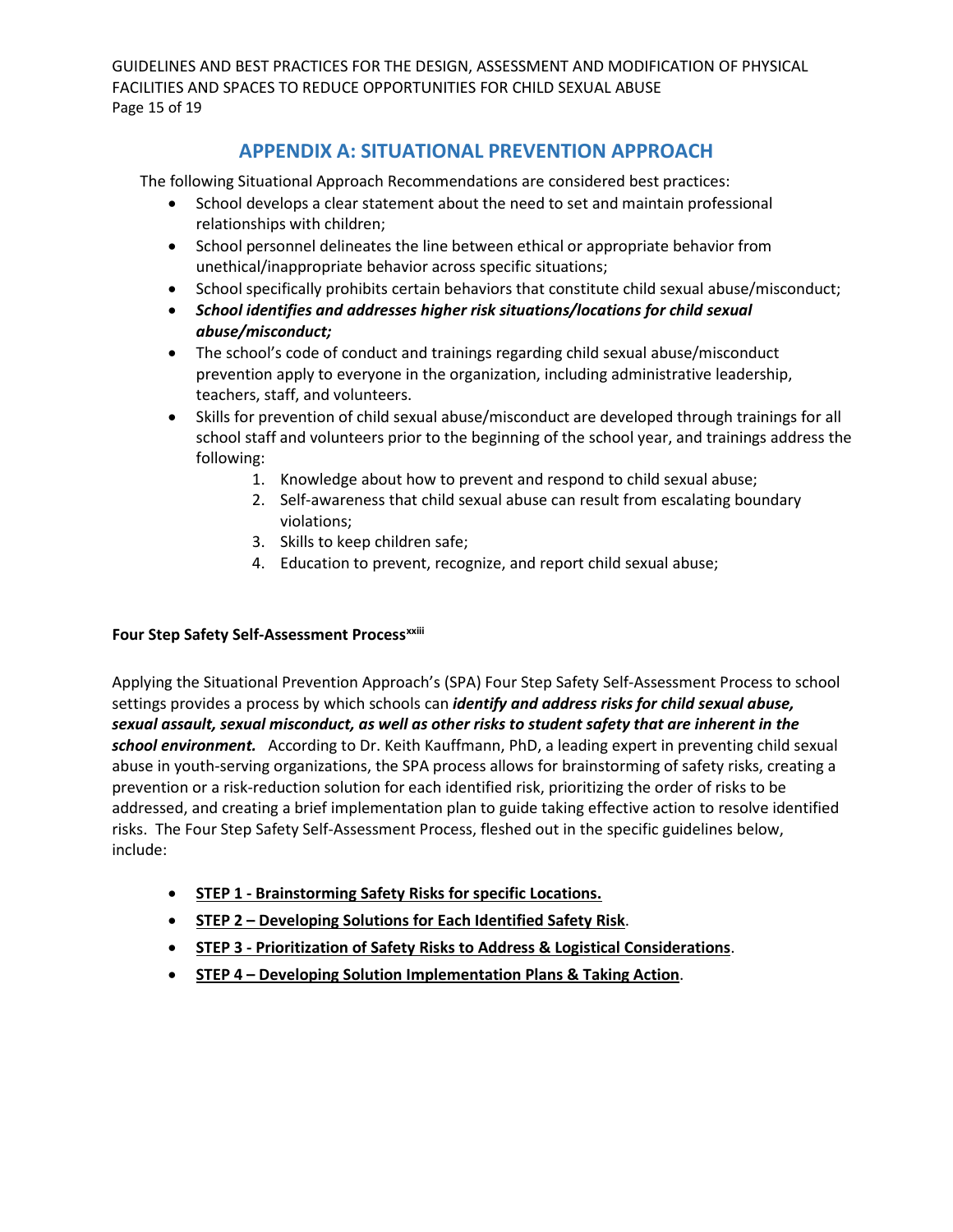GUIDELINES AND BEST PRACTICES FOR THE DESIGN, ASSESSMENT AND MODIFICATION OF PHYSICAL FACILITIES AND SPACES TO REDUCE OPPORTUNITIES FOR CHILD SEXUAL ABUSE Page 16 of 19

### **APPENDIX B: CHECKLIST FOR TRACKING SPECIFIC INCIDENTS**

<span id="page-15-0"></span>Based on variables collected by th[e National Child Abuse and Neglect Data System \(NCANDS](https://www.ndacan.acf.hhs.gov/datasets/dataset-details.cfm?ID=178))<sup>[xxiv](#page-17-22)</sup>, evidence*xxvii*; and variables identified through consultation with researchers and practitioners in the *Employees* field<[s](#page-18-0)up>xxviii</sup>, the Maryland State Council on Child Abuse and Neglect (SCCAN) recommends that instances of based child sexual abuse prevention programs<sup>[xxv](#page-17-23)</sup>, and the Responsible Behavior with Younger Children Survey<sup>[xxvi](#page-17-24)</sup>; variables identified in A Standard of Care for the Prevention of Sexual Misconduct by School child sexual abuse and sexual misconduct, as well as student-on-student sexual abuse or assault be tracked and recorded within the following data elements:

• Did the alleged incident include:  $\blacksquare$  Yes No

- o sexual comments, jokes, gestures, or looks?
- o showed, gave or left sexual pictures, photographs, messages or notes to victim?
- o sexual messages or graffiti about victim on bathroom walls, in locker rooms, or other places?
- o Spread sexual rumors?
- o Unwanted touching?
- o Kissing?
- o Touching the victim's private parts?
- o Having the victim touch the perpetrators private parts?
- o Oral sex?
- o Intercourse?
- o Sodomy?
- Date of Incident
- Date Incident reported to School Authorities
- Who reported/disclosed to school administration?
	- o Student,
	- o Teacher,
	- o Administrator,
	- o Other staff,
	- o Parent,
	- o Volunteer
- Who reported to CPS and/or Law Enforcement?
- Age of Victim
- Gender of Victim
- Race of Victim
- Ethnicity of Victim
- Victim disability
- Age of Perpetrator
- Gender of Perpetrator
- Race of Perpetrator
- Ethnicity of Perpetrator
- Role of Perpetrator within School (administrator, teacher, cafeteria worker, bus driver, parent, volunteer, student etc.)
- Was there a witness/es?
- Age of Witness/es
- Gender of Witness/es
- Race of Witness/es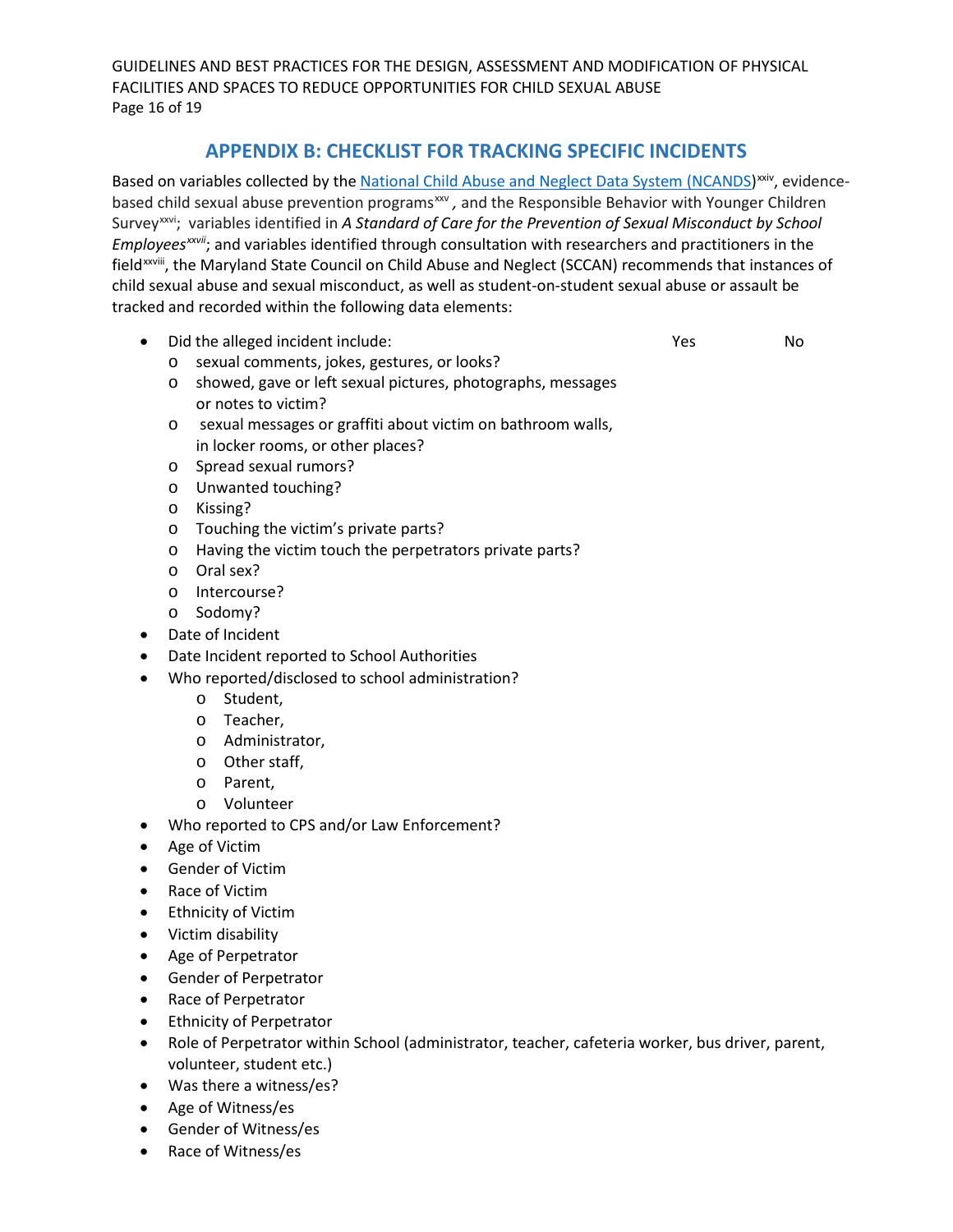GUIDELINES AND BEST PRACTICES FOR THE DESIGN, ASSESSMENT AND MODIFICATION OF PHYSICAL FACILITIES AND SPACES TO REDUCE OPPORTUNITIES FOR CHILD SEXUAL ABUSE Page 17 of 19

- Ethnicity of Witness/es
- Role of Witness/es within the School
- Time Period:
	- o Before school
	- o After school
	- o Planning period
	- o Lunch
	- o Field trip
	- o Overnight trip
	- o Other
- Location:
	- o On or off school property?
	- o Main building
	- o Portable building
	- o Playground
	- o Sporting facility
	- o Classroom
	- o Office,
	- o Closet,
	- o Hallway,
	- o Stairwell,
	- o Restroom,
	- o Playground,
	- o Gym,
	- o Locker room,
	- o Cafeteria,
	- o Auditorium,
	- o Theater dressing rooms,
	- o Backstage,
	- o Outside space
	- o Bus
	- o Private vehicle
	- o Other
- Method/s of obscuring sight lines:
	- o Door closed
	- o Door locked
	- o Window/s obscured
	- o Furniture (desks, bookcases, etc.) used to obstruct view
- Date Incident was Addressed:
- Manner of Handling Incident:
- Disciplinary Action for Incident:
- Which policies violated?
- Which tenet of the Code of Conduct was violated?
- Were drugs or alcohol involved in the incident?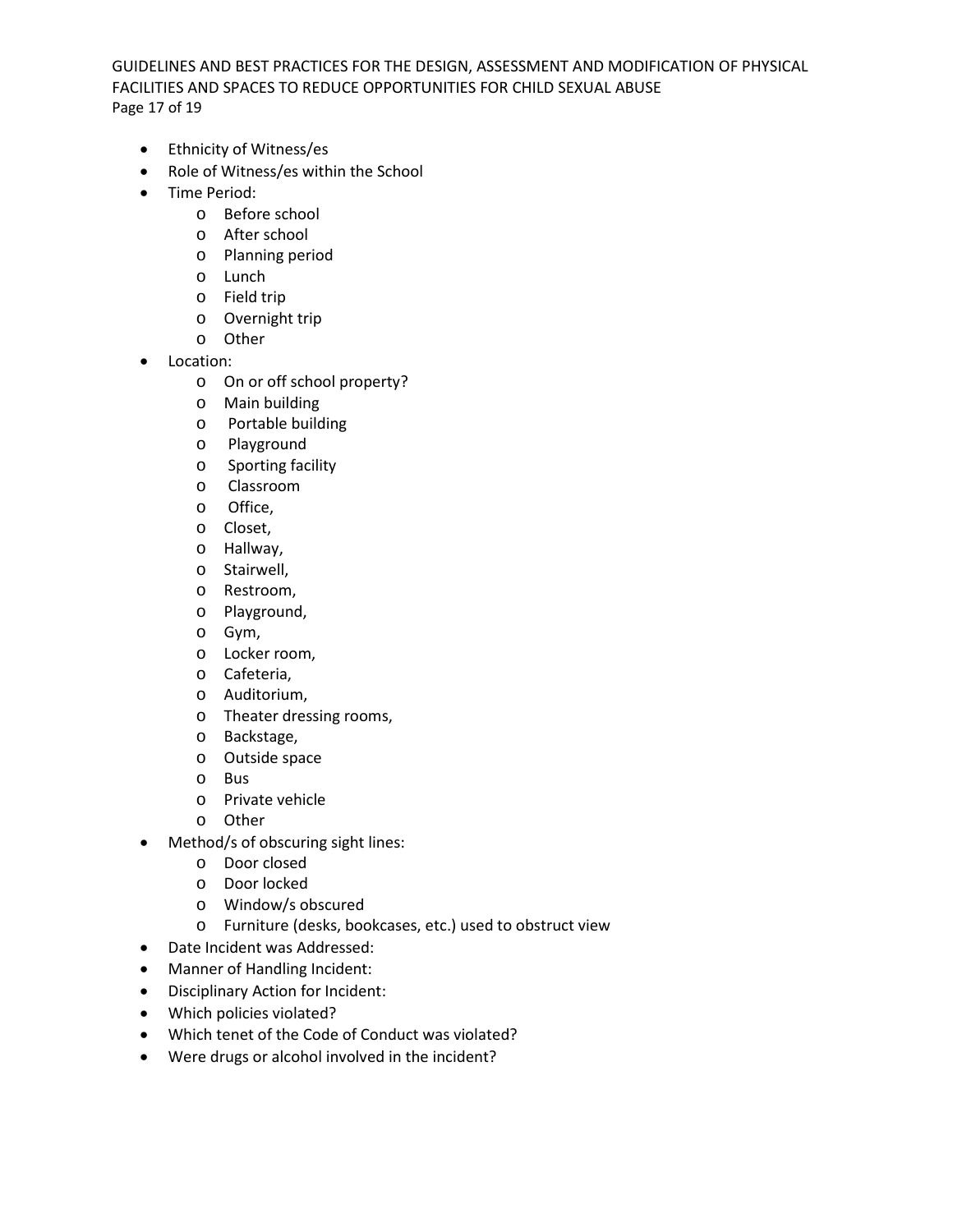GUIDELINES AND BEST PRACTICES FOR THE DESIGN, ASSESSMENT AND MODIFICATION OF PHYSICAL FACILITIES AND SPACES TO REDUCE OPPORTUNITIES FOR CHILD SEXUAL ABUSE Page 18 of 19

<span id="page-17-2"></span>iii Shakeshaft, C. (2003). *Hofstra Horizons, Spring,* 10-13. Townsend, C. & Rheingold, A.A. (2013)*. Estimating a child sexual abuse prevalence rate for practitioners: A review of child sexual abuse prevalence studies.* Retrieved from [www.D2L.org/1in10](http://www.d2l.org/1in10)

<span id="page-17-3"></span>iv *In 2017, there were 886,221 students enrolled in Maryland public schools.*

<span id="page-17-4"></span><sup>v</sup> Hall, M., & Hall, J. (2011). The long-term effects of childhood sexual abuse: Counseling implications. Retrieved from http://counselingoutfitters.com/vistas/vistas11/Article\_19.pdf

<span id="page-17-5"></span>vi Penelope K. Trickett, Jennie G. Noll, Frank W. Putnam[, The impact of sexual abuse on female development:](https://www.ncbi.nlm.nih.gov/pmc/articles/PMC3693773/)  [Lessons from a multigenerational, longitudinal research study,](https://www.ncbi.nlm.nih.gov/pmc/articles/PMC3693773/) Dev Psychopathol. 2011 May; 23(2): 453–476.

<span id="page-17-6"></span>vii Letourneau, Brown, Fang, Hasson, & Mercy, (2017) The economic burden of child sexual abuse in the United States. *Manuscript under review.*

<span id="page-17-7"></span>viii Ibid.

l

<span id="page-17-8"></span>ix "AP Investigation Reveals Hidden Horror of Sex Assaults by K-12 Students"

[https://www.edweek.org/ew/articles/2017/05/01/ap-reveals-hidden-horror-of-sex\\_ap.html](https://www.edweek.org/ew/articles/2017/05/01/ap-reveals-hidden-horror-of-sex_ap.html)

<span id="page-17-9"></span><sup>x</sup> Keith L. Kaufman, Ph.D., Enhancing Safety In Youth Serving Organizations: Applying The Situational Prevention Approach, 2015.

<span id="page-17-10"></span><sup>xi</sup> Lawrence Fennelly, Timothy Crowe, M.S.[, Crime Prevention Through Environmental Design,](https://www.amazon.com/dp/0124116353/ref=rdr_ext_tmb) 3<sup>rd</sup> Edition, July 2013 and Centers for Disease Control and Prevention. Crime Prevention Through Environmental Design (CPTED) School Assessment (CSA). Atlanta, GA: National Center for Injury Prevention and Control, Centers for Disease Control and Prevention, and Carter & Carter Associates, 2017.

<span id="page-17-11"></span>xii Saul J, Audage NC. Preventing Child Sexual Abuse Within Youth-serving Organizations: Getting Started on Policies and Procedures. Atlanta (GA): Centers for Disease Control and Prevention, National Center for Injury Prevention and Control; 2007.

<span id="page-17-13"></span><span id="page-17-12"></span><sup>xiii</sup> Key information interview, <u>R. Leslie Nichols, MSSA, CPP</u>,October 16, 2018.<br><sup>xiv</sup> Saul J, et,al.,2007.

<span id="page-17-14"></span>xv Kaufman K, 2015.

<span id="page-17-15"></span><sup>xvi</sup> Lawrence Fennelly, Timothy Crowe, M.S., [Crime Prevention Through Environmental Design,](https://www.amazon.com/dp/0124116353/ref=rdr_ext_tmb) 3<sup>rd</sup> Edition, July 2013, p. 3.

<span id="page-17-16"></span>xvii Centers for Disease Control and Prevention. Crime Prevention Through Environmental Design (CPTED) School Assessment (CSA). Atlanta, GA: National Center for Injury Prevention and Control, Centers for Disease Control and Prevention, and Carter & Carter Associates, 2017.

<span id="page-17-17"></span>xviii Using Environmental Design to Prevent School Violence,

<https://www.cdc.gov/violenceprevention/youthviolence/cpted.html>

<span id="page-17-18"></span>xix Centers for Disease Control and Prevention. Crime Prevention Through Environmental Design (CPTED) School Assessment (CSA). Atlanta, GA: National Center for Injury Prevention and Control, Centers for Disease Control and Prevention, and Carter & Carter Associates, 2017.

<span id="page-17-19"></span><sup>xx</sup> High Risk Locations include, among others, stairwells, bathrooms, storage rooms, gym (when empty), sports equipment rooms, baseball dugouts, back seats of vehicles, woods around the building, unused, unlocked rooms, area behind vending machines,, unlit areas, unlit facility exterior areas.

<span id="page-17-20"></span><sup>xxi</sup> Key information interview, R. Leslie Nichols, MSSA, CPP, October 16, 2018 and October 8, 2019.

<span id="page-17-21"></span>xxii Basile, K.C., DeGue, S., Jones, K., Freire, K., Dills, J., Smith, S.G., Raiford, J.L. (2016). STOP SV: A Technical Package to Prevent Sexual Violence. Atlanta, GA: National Center for Injury Prevention and Control, Centers for Disease Control and Prevention.<br><sup>xxiii</sup> Kaufman K, 2015.

<span id="page-17-22"></span>xxiv National Child Abuse and Neglect Data System (NCANDS), Childfile Codebook, September 2015. <https://www.ndacan.acf.hhs.gov/datasets/dataset-details.cfm?ID=178>

<span id="page-17-23"></span>xxv *Shifting Boundaries: Lessons on Relationships for Students in Middle School*, Nan D. Stein, Ed.D. with Kelly Mennemeier, Natalie Russ, and Bruce Taylor, Ph.D. December 2010.

<span id="page-17-24"></span>xxvi Responsible Behavior with Younger Children Survey, Johns Hopkins Bloomberg School of Public Health

<span id="page-17-0"></span><sup>i</sup> Darling-Hammond, L., & Cook-Harvey, C. M. (2018). Educating the whole child: Improving school climate to support student success. Palo Alto, CA: Learning Policy Institute.

<span id="page-17-1"></span>ii Kraft, M.A., Marinell, W.H. & Yee. D. (2016). School organizational contexts, teacher turnover, and student achievement: Evidence from panel data. American Educational Research Journal, 53(5), 1411-1499.